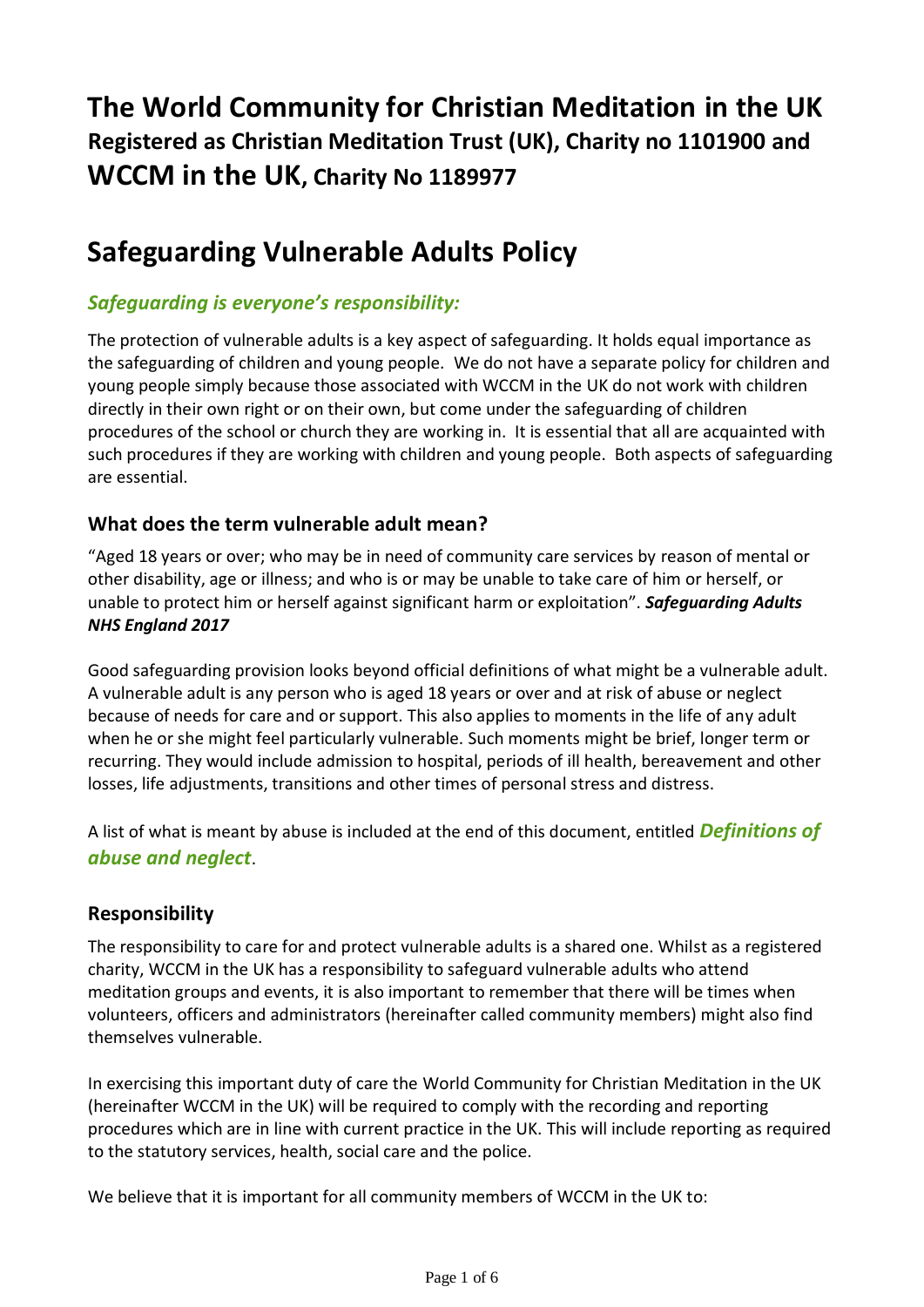- Be alert to potential indicators of abuse or neglect.
- Be alert to the risks which individual perpetrators, or potential perpetrators, might pose to vulnerable adults.
- Understand their personal responsibility to report all vulnerable adult concerns in accordance with these procedures.
- Share information where requested by agencies who need to know so that an assessment can be made of the vulnerable adult's needs and circumstances.
- Contribute to whatever actions are needed to safeguard and promote the welfare of any vulnerable adult.

## *Community awareness*

All community members will be made aware of the importance of safeguarding vulnerable adults and this policy, when they take on a community role and there will be briefings and updates for leaders of the community (Group Leaders, Coordinators, Trustees, Action Group members and Administrators). They will be encouraged to attend on-line or other training courses and to be aware of any updates provided by the community.

We will seek to safeguard vulnerable adults by:

- a. Valuing them, listening to and respecting them;
- b. Adopting protection guidelines through procedures for all community members;
- c. Sharing information about concerns with agencies who need to know, and vulnerable adults appropriately;
- d. Providing effective assistance for community leaders through encouraging training and providing support.
- e. In those small number of roles that involve contact with known vulnerable adults we will require a DBS check to be carried out.

## *Allegations Involving a Member of the Community*

WCCM in the UK is committed to ensuring that all community members are suitable for the roles. However, there may still be occasions when there is an allegation against a community member. Allegations against those who work with vulnerable adults, whether in a paid or unpaid capacity, cover a wide range of circumstances.

All allegations of abuse of vulnerable adults by those who work with them, or care for them, even in a voluntary capacity, will be taken seriously. All reports of allegations must be submitted in writing, preferably within one working day, to one of the two Safeguarding Officers. These are:

- The Safeguarding Trustee
- The Special Interest Coordinator for Safeguarding.

The names and contact details of these officers are recorded on the last page of the community newsletter – Meditation News – which is available on the website. The report should use the format outlined in the **Procedures To Follow When an Allegation of Abuse is made,** set out later in this document. The procedure should be applied in all situations where it is alleged that a person who works with vulnerable adults has:

- Behaved in a way that has harmed a vulnerable adult, or may have harmed a vulnerable adult.
- **Possibly committed a criminal offence against or related to a vulnerable adult.**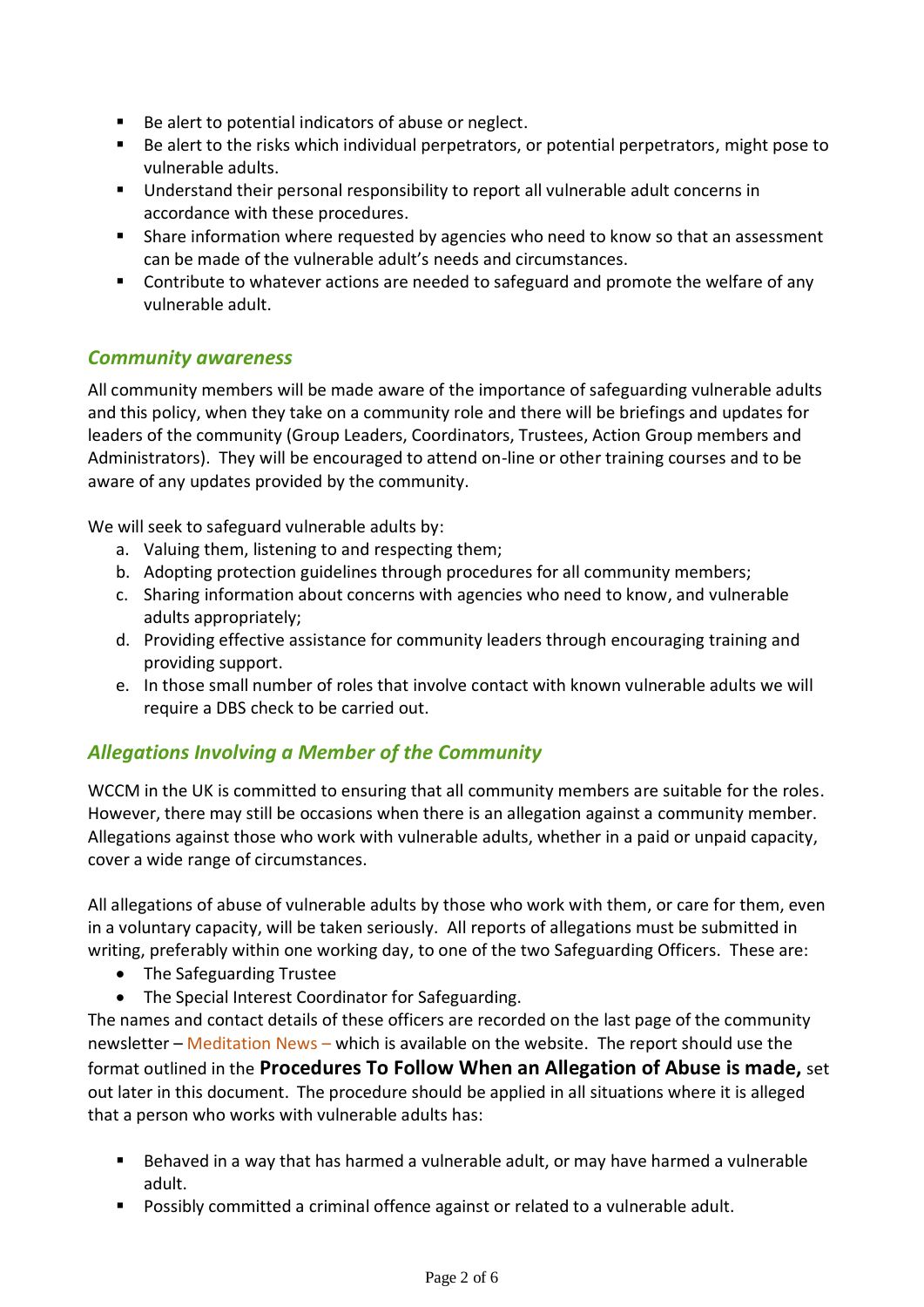Behaved towards a vulnerable adult in a way that indicates that he/she is unsuitable to work with vulnerable adults.

Once an allegation is received, the Safeguarding Officers will discuss the allegation to determine what steps should be taken and where necessary obtain further details of the allegation and the circumstances in which it was made. The discussion should also consider whether there is evidence/information that establishes that the allegation is false or unfounded, whether a referral to the local authority safeguarding team is required and/or whether action pending a disciplinary investigation is appropriate. At this point the Safeguarding Officer should avoid taking on an investigatory role to determine whether an allegation is true or false. This is a task for the statutory services. It is advisable that this is considered by the Safeguarding Officers as soon as possible, seeking specialist advice if deemed appropriate.

Some allegations will be so serious as to require immediate referral to the local authority safeguarding team and the Police; but common sense and judgement must be applied in reaching a decision about what action to take. At all times, the Safeguarding Officers should not act alone and should make good use of the professionalism and expertise available to them.

Some allegations may be less serious and at first sight might not seem to warrant consideration of a police investigation or enquiries by the local social services department. However, it is important to ensure that even apparently less serious allegations are followed up and examined objectively by someone independent of the organisation. Consequently the Safeguarding Officer should be informed of all allegations that come to the community member's attention and appear to come within the scope of this procedure so that he or she can consult Police and Social Care as appropriate. Ensuring a professional audit trail of such situations is important.

Where such allegations are made, consideration must be given to the following four strands:

- 1) The police investigation of a possible criminal offence;
- 2) Enquiries and assessment by Adult Social Care Services as to whether the vulnerable adult is need of protection or in need of services;
- 3) Consideration by an employer of disciplinary action in respect of the individual.
- 4) Evidence that the Safeguarding Officer, his Deputy and the Safeguarding Consultation Team have responded with full compliance to this policy and respective local policies and civil laws.

#### *Allegations made against someone outside WCCM in the UK*

In addition, within the context of meditation, spiritual listening, events and retreats, it is possible that someone might disclose historical abuse against a family member or other person or persons alive or deceased. This should be referred to one of the Safeguarding Officers using the following Allegation Reporting structure set out below.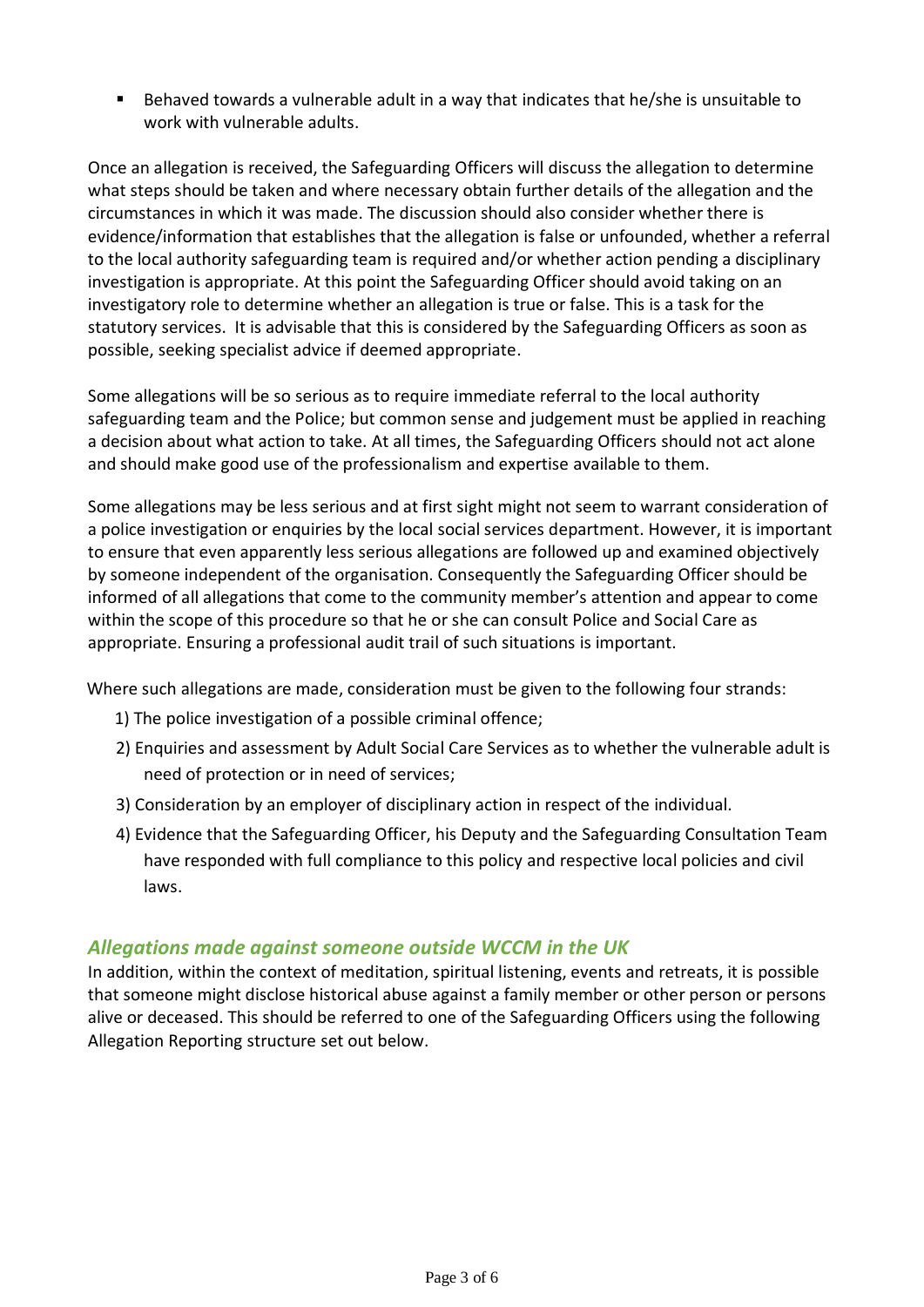## **Procedures To Follow When an Allegation of Abuse is made.**

### *When an allegation is made*

If someone discloses that they are being abused, in all situations, the care and support of the victim is a priority. Upon receiving the information you should:

- React calmly.
- Reassure the vulnerable adult that they were right to inform us and that they are not to blame and take what they say seriously.
- Be careful not to be deemed as putting words into the mouth. The easiest way of doing this is by seeking to clarify what you have heard.
- Be aware of the rights of the abused person. Information cannot be passed on without his or her permission unless this is deemed necessary for their protection. In any event, the vulnerable adult will need to be informed about what you will do next.
- Make a full and written record (see below for format) of what has been said as soon as possible. It may be helpful to contact one of the Safeguarding Officers at this stage.
- Send your report to one of the Safeguarding Officers, preferably by email, as soon as possible. Ideally, this should happen of the day of the disclosure.

Listed below is the information that needs to be recorded on your report to the Safeguarding Officer.

#### *The Format of an Allegation Report*

- a. The vulnerable adult's known details including name, date of birth, address and contact numbers.
- b. Whether or not the person making the report is expressing his or her own concerns or those someone else.
- c. The nature of the allegation, including dates, times, specific factors and any other relevant information
- d. Make a clear distinction between what is fact, what is opinion, or what is hearsay.
- e. A description of any visible bruising or other injuries. Also any indirect signs, such as behavioural changes.
- f. Details of any witnesses to the incidents.
- g. The vulnerable adults account if it can be given, of what has happened and how are any bruising or other injuries occurred.
- h. Accounts from others, including colleagues and parents.

In the event that your allegation needs to be referred to the statutory authorities (The Local Authority and/or the Police), you will have identified this with the Safeguarding Officer. Once referral has been agreed to, you will be the one making the contact with the statutory services in your area. The Safeguarding Officer will help you to identify who this is. It is important that you are the contact person in case any further enquiries are made.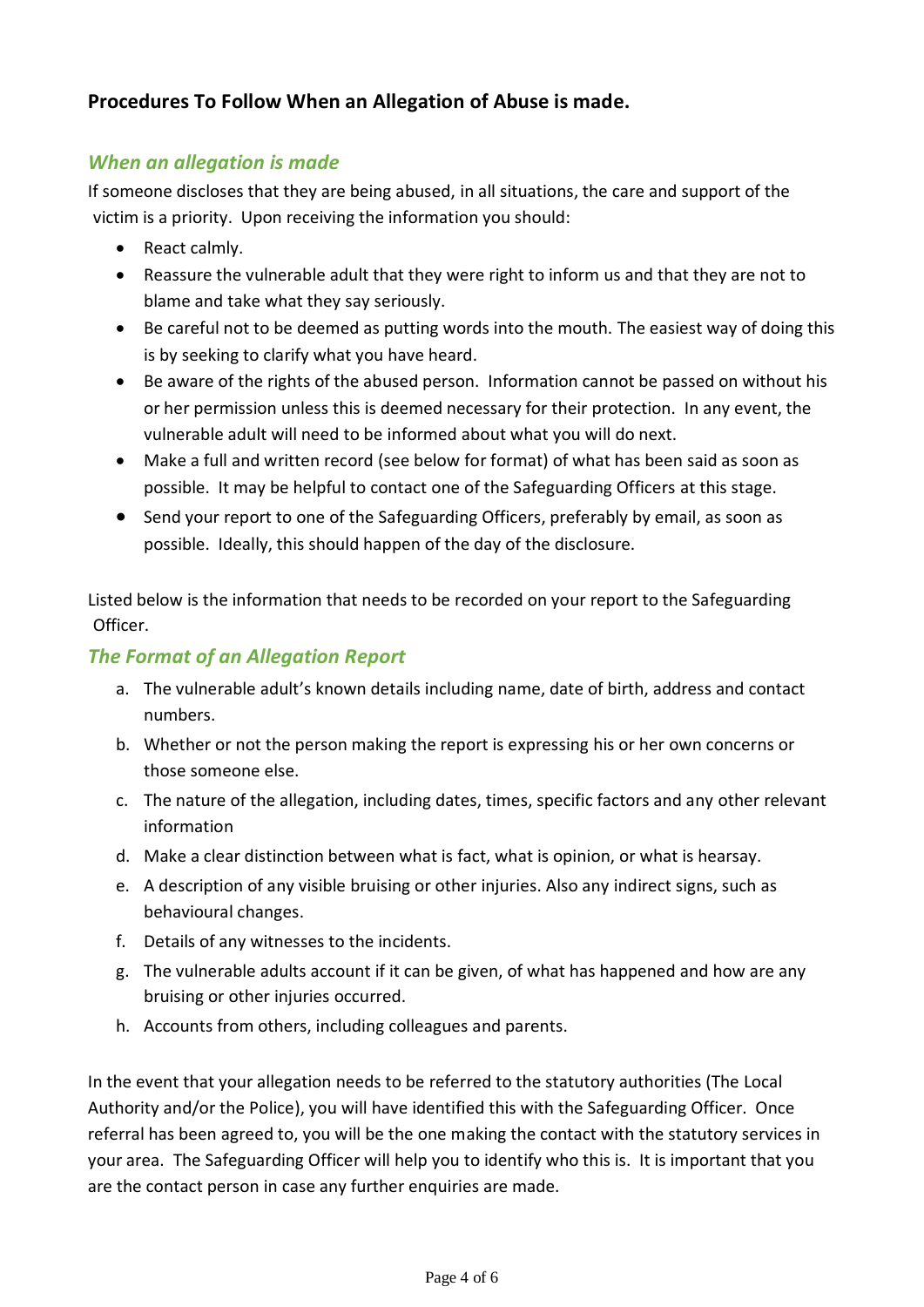## **Definitions of Abuse and Neglect:**

The abuse of vulnerable adults is a serious cause for concern within safeguarding. The serious nature and the inherent risks must be considered a priority so that staff and volunteers are vigilant. Adults and children who have any form of vulnerability or additional needs are at a higher risk of being abused. So often assumptions can be made that adults can take care of themselves or indeed that bullying is encouraged and enabled because it is part of the behavioural culture of the group. When abuse happens it is rarely identified as one single form (or definition) of abuse. Alongside sexual abuse there is often physical and emotional abuse. Within a faith context this is often further complicated by spiritual abuse.

### *Physical abuse*

As with the definition of physical abuse of children, the same applies for vulnerable adults and can include hitting, shaking, throwing, poisoning, burning, scalding, drowning, suffocating, or otherwise causing physical harm. Physical harm may also be caused when a parent or carer fabricates the symptoms of, or deliberately induces illness. Other types of physical abuse include unnecessary restraint; deliberately making a vulnerable adult feel physical uncomfortable; force feeding or withholding of food and water; not responding to a call for assistance and physical punishments.

## *Emotional Abuse*

Emotional or psychological abuse of vulnerable adults often happens under the generic term of bullying. It can also include name calling, failure to observe privacy, verbal abuse, intimidation, isolation, failure to attend to their needs, being manipulative, swearing and speaking to them in a patronising manner.

#### *Sexual Abuse*

As with the sexual abuse of children, the sexual abuse of adults includes grooming, forcing or bullying a vulnerable adult to participate in sexual contact or non-contact of a sexually abusive nature. It is important to remember that sexual abuse might not include direct physical contact and might include forcing a vulnerable adult to watch pornography, view pornographic images or to watch others engaged in sexual activity. Sexual abuse of vulnerable adults can include rape, prostitution, penetrative or non-penetrative activities, inappropriate touch and exposure.

## *Spiritual Abuse*

Any abuse which takes place within a faith context can, by its very nature, include spiritual abuse. It is not unusual for the sexual and psychological abuse of vulnerable adults to be placed in a spiritual, context as if what is happening is the will of God or His divine (and often punitive) judgement. It is very similar to emotional abuse in that it includes grooming behaviours but in a